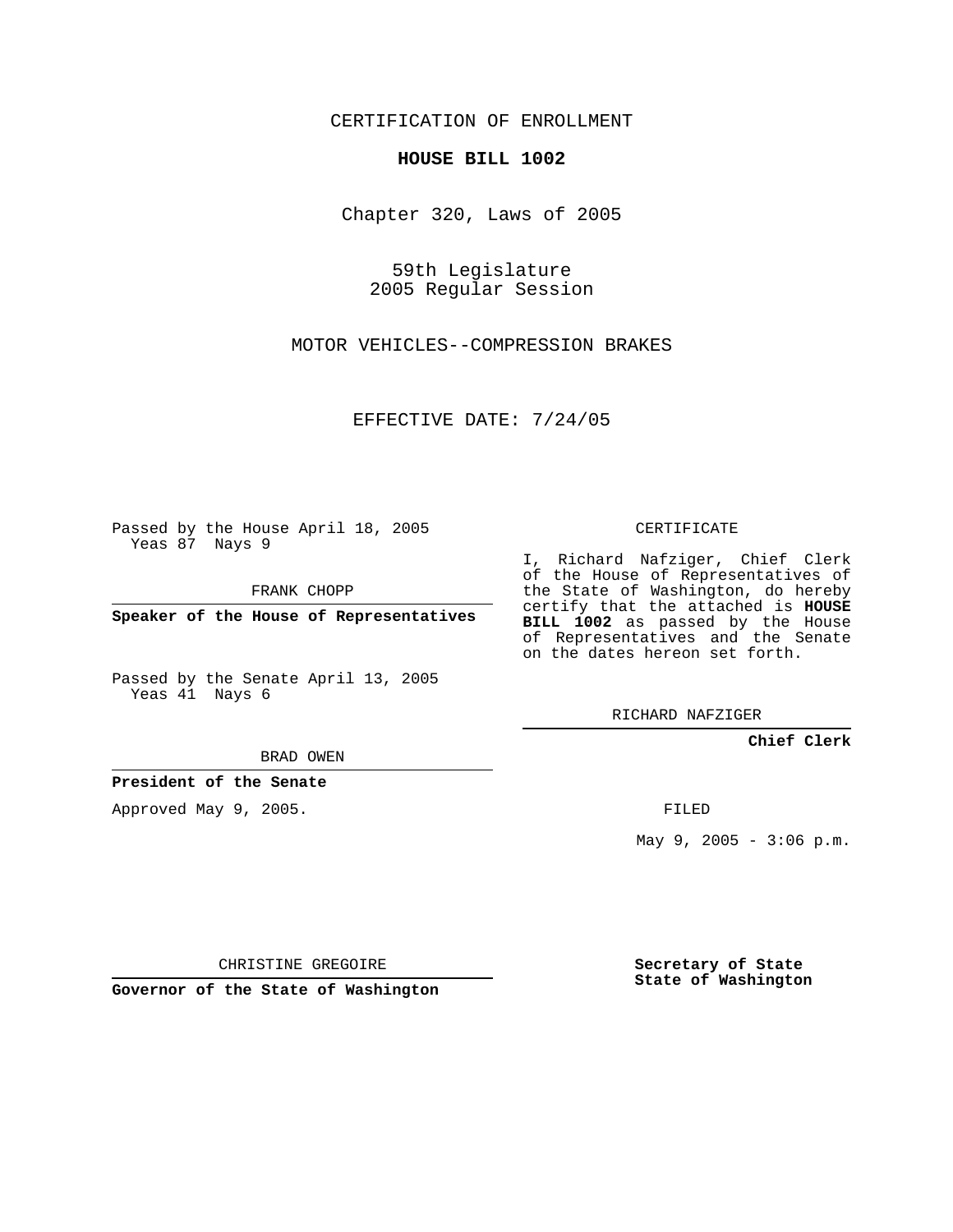## **HOUSE BILL 1002** \_\_\_\_\_\_\_\_\_\_\_\_\_\_\_\_\_\_\_\_\_\_\_\_\_\_\_\_\_\_\_\_\_\_\_\_\_\_\_\_\_\_\_\_\_

\_\_\_\_\_\_\_\_\_\_\_\_\_\_\_\_\_\_\_\_\_\_\_\_\_\_\_\_\_\_\_\_\_\_\_\_\_\_\_\_\_\_\_\_\_

## AS AMENDED BY THE SENATE

Passed Legislature - 2005 Regular Session

**State of Washington 59th Legislature 2005 Regular Session By** Representatives Fromhold, Moeller, Murray, Hunter and Jarrett Prefiled 12/21/2004. Read first time 01/10/2005. Referred to Committee on Transportation.

 AN ACT Relating to motor vehicle compression brakes; amending RCW 46.63.110; and adding a new section to chapter 46.37 RCW.

BE IT ENACTED BY THE LEGISLATURE OF THE STATE OF WASHINGTON:

 NEW SECTION. **Sec. 1.** A new section is added to chapter 46.37 RCW to read as follows:

 (1) This section applies to all motor vehicles with a declared gross weight in excess of 10,000 pounds operated on public roads and equipped with engine compression brake devices. An engine compression brake device is any device that uses the engine and transmission to impede the forward motion of the motor vehicle by compression of the engine.

 (2) The driver of a motor vehicle equipped with a device that uses the compression of the motor vehicle engine shall not use the device unless:

 (a) The motor vehicle is equipped with an operational muffler and exhaust system to prevent excess noise. The muffler and exhaust system must maintain the noise level at eighty-three decibels or less for motor vehicles manufactured after January 1, 1979, and eighty decibels or less for motor vehicles manufactured after January 1, 1988; or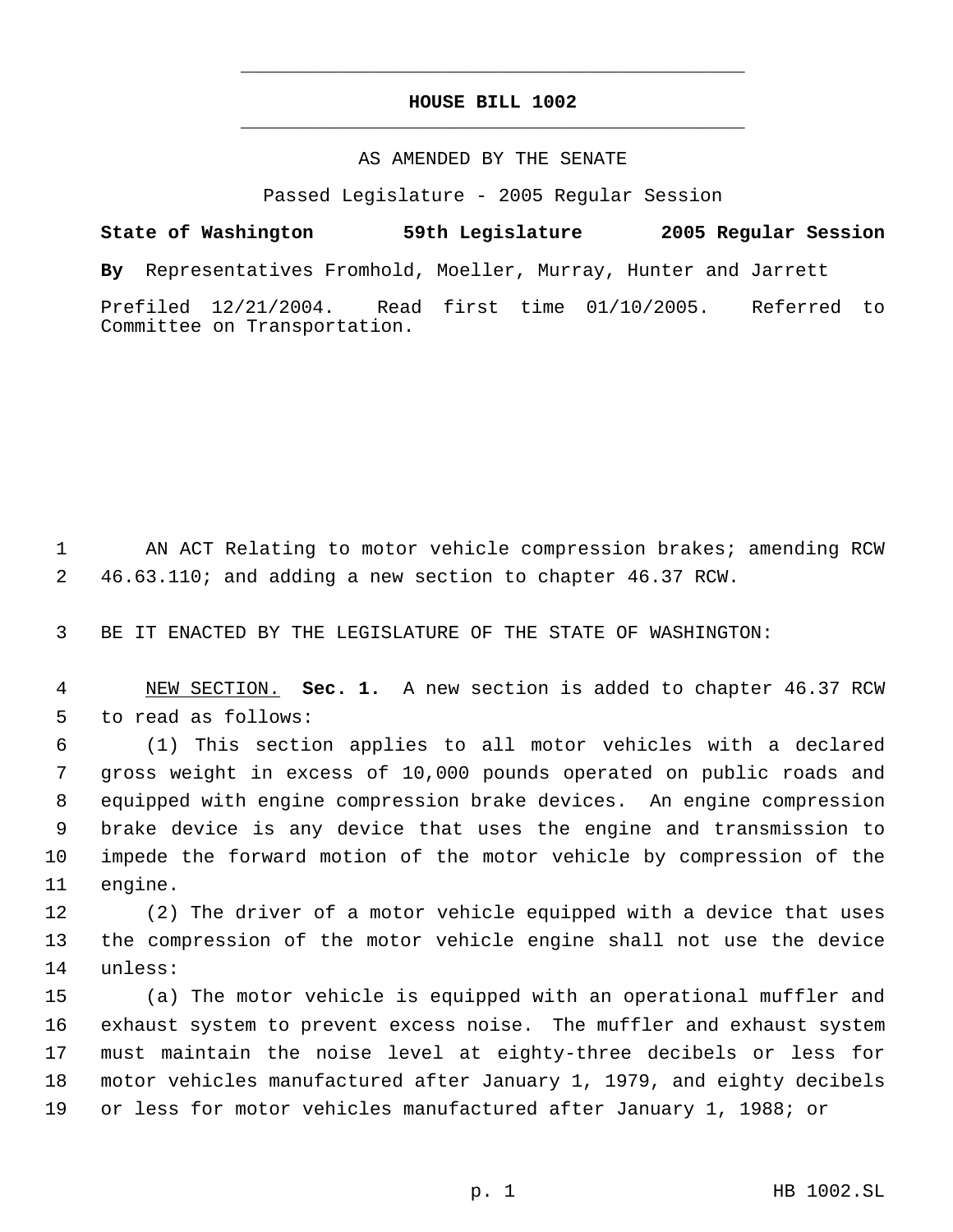(b) The driver reasonably believes that an emergency exists which requires the use of the device to: (i) Protect against an immediate threat to the physical safety of the driver or others; (ii) protect against immediate threat of damage to property; or (iii) effectively reduce the speed of the motor vehicle using the manufacturer's motor vehicle braking system when declining from an elevated roadway.

 (3) The monetary penalty for violating subsection (2) of this section is: (a) Two hundred fifty dollars for the first violation; (b) five hundred dollars for the second violation; and (c) seven hundred fifty dollars for each violation thereafter.

 (4) The Washington state patrol must establish rules for Washington state law enforcement agencies to enforce subsection (2) of this section.

 (5) All medium and heavy trucks must comply with federal code 205 - transportation equipment noise emission controls, subpart B.

 (6) Nothing in this section prohibits a local jurisdiction from implementing an ordinance that is more restrictive than the state law and Washington state patrol rules regarding the use of compression brakes.

 **Sec. 2.** RCW 46.63.110 and 2003 c 380 s 2 are each amended to read as follows:

 (1) A person found to have committed a traffic infraction shall be assessed a monetary penalty. No penalty may exceed two hundred and fifty dollars for each offense unless authorized by this chapter or title.

 (2) The monetary penalty for a violation of RCW 46.55.105(2) is two hundred fifty dollars for each offense. No penalty assessed under this subsection (2) may be reduced.

 (3) The supreme court shall prescribe by rule a schedule of monetary penalties for designated traffic infractions. This rule shall also specify the conditions under which local courts may exercise discretion in assessing fines and penalties for traffic infractions. The legislature respectfully requests the supreme court to adjust this schedule every two years for inflation.

 (4) There shall be a penalty of twenty-five dollars for failure to respond to a notice of traffic infraction except where the infraction relates to parking as defined by local law, ordinance, regulation, or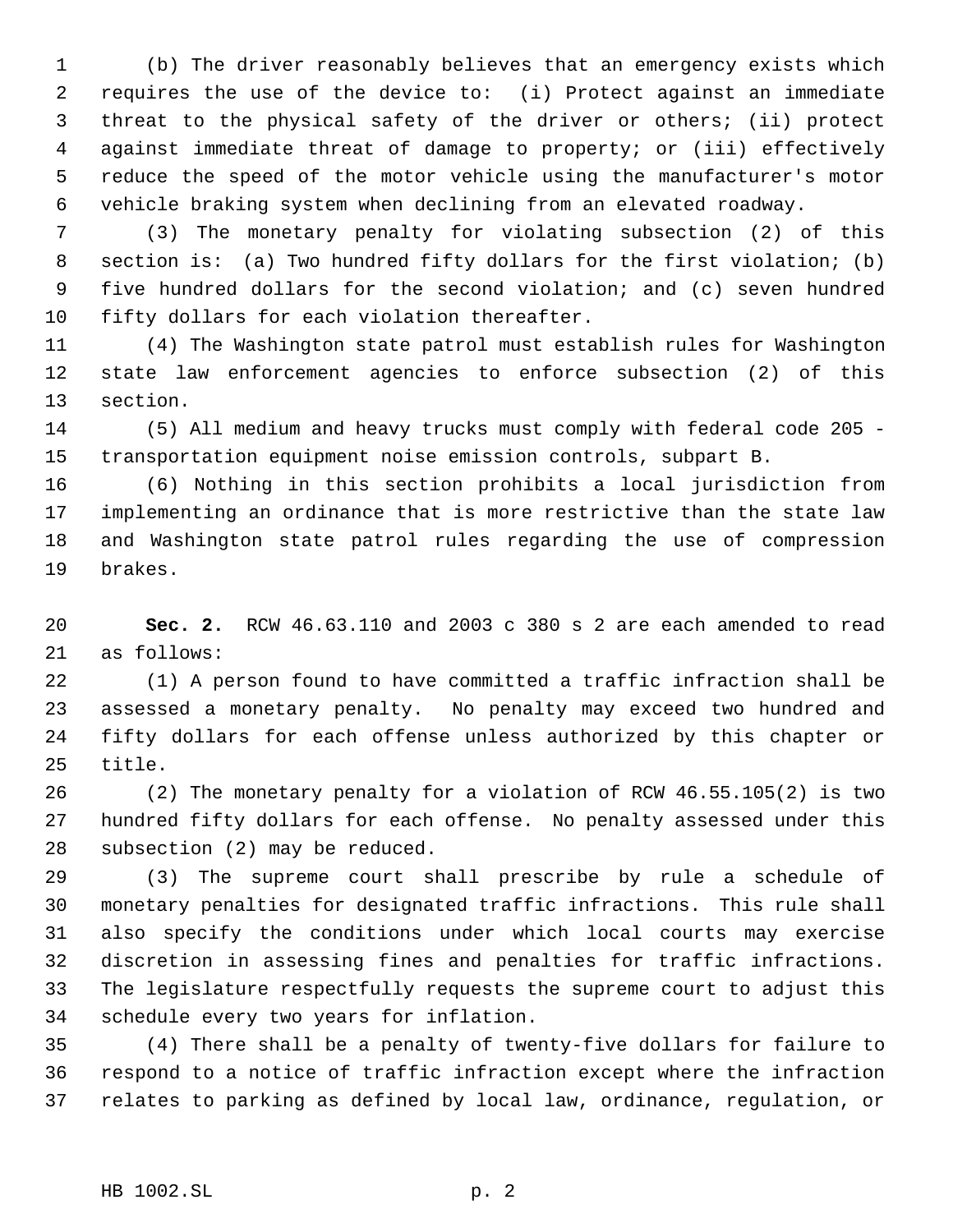resolution or failure to pay a monetary penalty imposed pursuant to this chapter. A local legislative body may set a monetary penalty not to exceed twenty-five dollars for failure to respond to a notice of traffic infraction relating to parking as defined by local law, ordinance, regulation, or resolution. The local court, whether a municipal, police, or district court, shall impose the monetary penalty set by the local legislative body.

 (5) Monetary penalties provided for in chapter 46.70 RCW which are civil in nature and penalties which may be assessed for violations of chapter 46.44 RCW relating to size, weight, and load of motor vehicles are not subject to the limitation on the amount of monetary penalties which may be imposed pursuant to this chapter.

 (6) Whenever a monetary penalty is imposed by a court under this chapter it is immediately payable. If the person is unable to pay at that time the court may, in its discretion, grant an extension of the period in which the penalty may be paid. If the penalty is not paid on or before the time established for payment the court shall notify the department of the failure to pay the penalty, and the department shall suspend the person's driver's license or driving privilege until the penalty has been paid and the penalty provided in subsection (4) of this section has been paid.

 (7) In addition to any other penalties imposed under this section and not subject to the limitation of subsection (1) of this section, a person found to have committed a traffic infraction shall be assessed a fee of five dollars per infraction. Under no circumstances shall this fee be reduced or waived. Revenue from this fee shall be forwarded to the state treasurer for deposit in the emergency medical services and trauma care system trust account under RCW 70.168.040.

 (8)(a) In addition to any other penalties imposed under this section and not subject to the limitation of subsection (1) of this section, a person found to have committed a traffic infraction other than of RCW 46.61.527 shall be assessed an additional penalty of twenty dollars. The court may not reduce, waive, or suspend the additional penalty unless the court finds the offender to be indigent. If a community restitution program for offenders is available in the jurisdiction, the court shall allow offenders to offset all or a part of the penalty due under this subsection (8) by participation in the community restitution program.